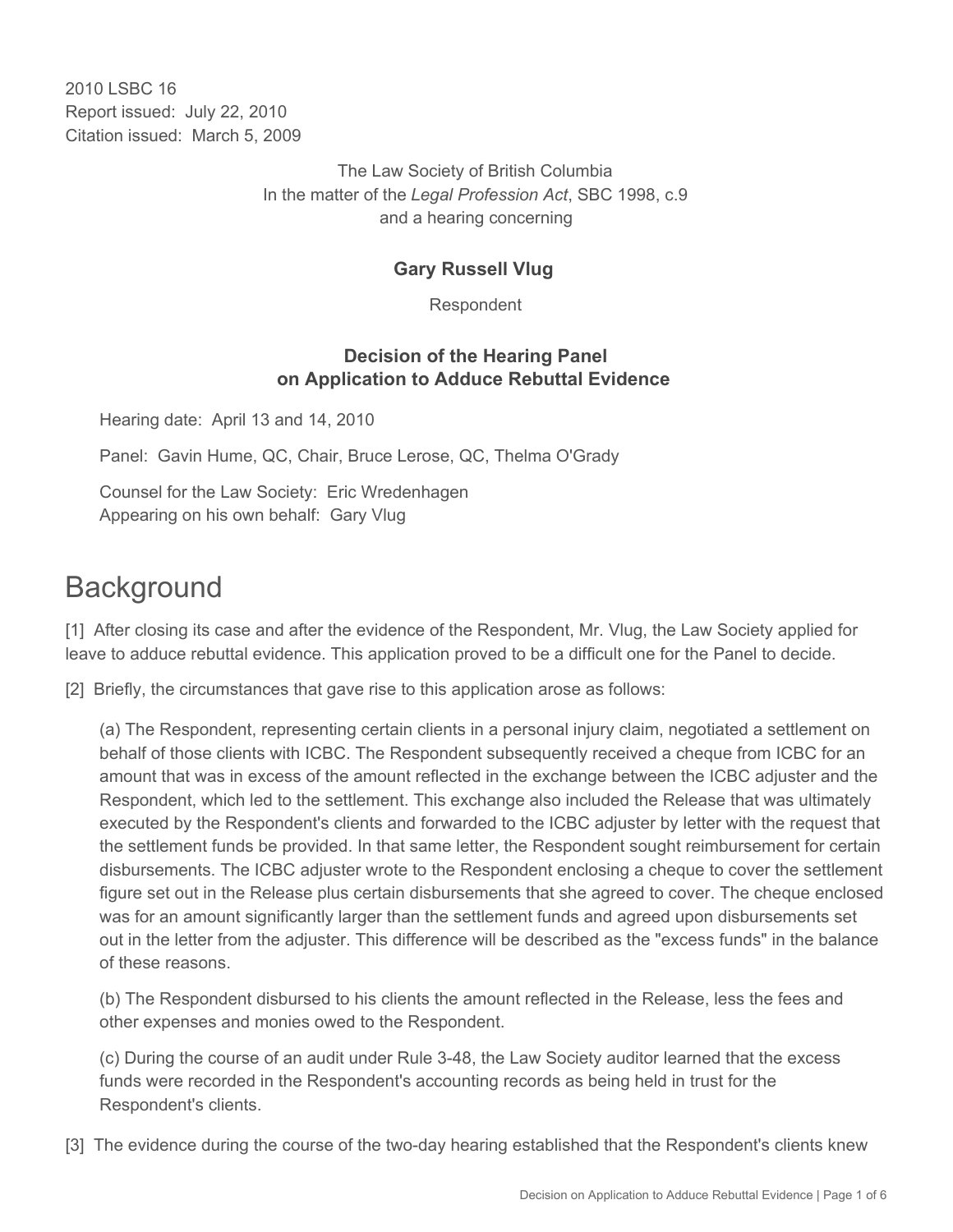of the excess funds held in the Respondent's trust account, though, contrary to Law Society Rule 3-48(1), it did not appear that that information had been accounted for in writing to the clients. The Respondent corrected that error upon this matter being drawn to his attention by the Law Society.

[4] There was no communication with the ICBC adjuster with respect to the excess funds until after the Law Society commenced its investigation regarding the excess funds.

[5] Ultimately the Discipline Committee decided to issue a citation against the Respondent as follows:

In the course of representing your clients LP, VAP, VBP and RP (the "Clients") in a personal injury claim, you negotiated a settlement on behalf of the Clients, and received from ICBC a cheque for an amount which you knew or believed to be in excess of the settlement amount to which the Clients were entitled. Notwithstanding such knowledge or belief on your part, you took no steps upon receipt of the payment to clarify this apparent error with ICBC; instead, you paid to the Clients the amount you believed to be due them, and advised them that the apparent excess should be held in your trust account, without notifying ICBC, until the applicable limitation period had passed for ICBC to seek reimbursement of any excess payment. In so doing, you engaged in:

(a) dishonourable or questionable conduct casting doubt on your professional integrity or competence, or reflecting adversely on the integrity of the legal profession or the administration of justice, or both;

(b) sharp practice.

[6] The Panel received an Agreed Statement of Facts with 23 attached documents and two binders marked as Exhibits containing 74 additional documents.

[7] In addition, affidavit evidence was supplied from the adjuster and her retired assistant. The adjuster described the cheque, which included the excess funds, as being drawn as a result of errors. The Respondent subsequently communicated with the ICBC adjuster and then distributed the excess funds to his clients after deducting his fees.

[8] Subsequently, ICBC commenced a Small Claims action against the Respondent for the difference allegedly owing between the settlement funds reflected in the Release, together with additional disbursements, and the cheque that was forwarded to the Respondent. The pleadings with respect to that action were included in the Exhibits entered during the course of the two days of hearing.

[9] Two witnesses were called on behalf of the Law Society and cross-examined by the Respondent. By arrangement with the Respondent, the affiant adjuster was not called nor was she cross-examined.

[10] After the Law Society closed its case, the Respondent took the stand on his own behalf. Immediately upon the commencement of his evidence, he testified that, in his mind, the settlement funds that were forwarded, while not referenced in the Release or the correspondence, included a payment for bad faith. He further testified that, in his discussion with the adjuster whose affidavit was filed, she had indicated that, in effect, she was going to pay something for bad faith but would not reflect it as such.

[11] The Law Society did not object to the evidence of bad faith when the Respondent gave it in chief.

[12] The general rule is that a party cannot split its case by reserving part of its case for reply. This does not apply when the Respondent adduces "relevant but unforeseeable evidence" as part of its defence. The Respondent appropriately objected to the reply evidence. We concluded that the evidence of the Respondent with respect to bad faith was relevant to his defence. The issue then became whether the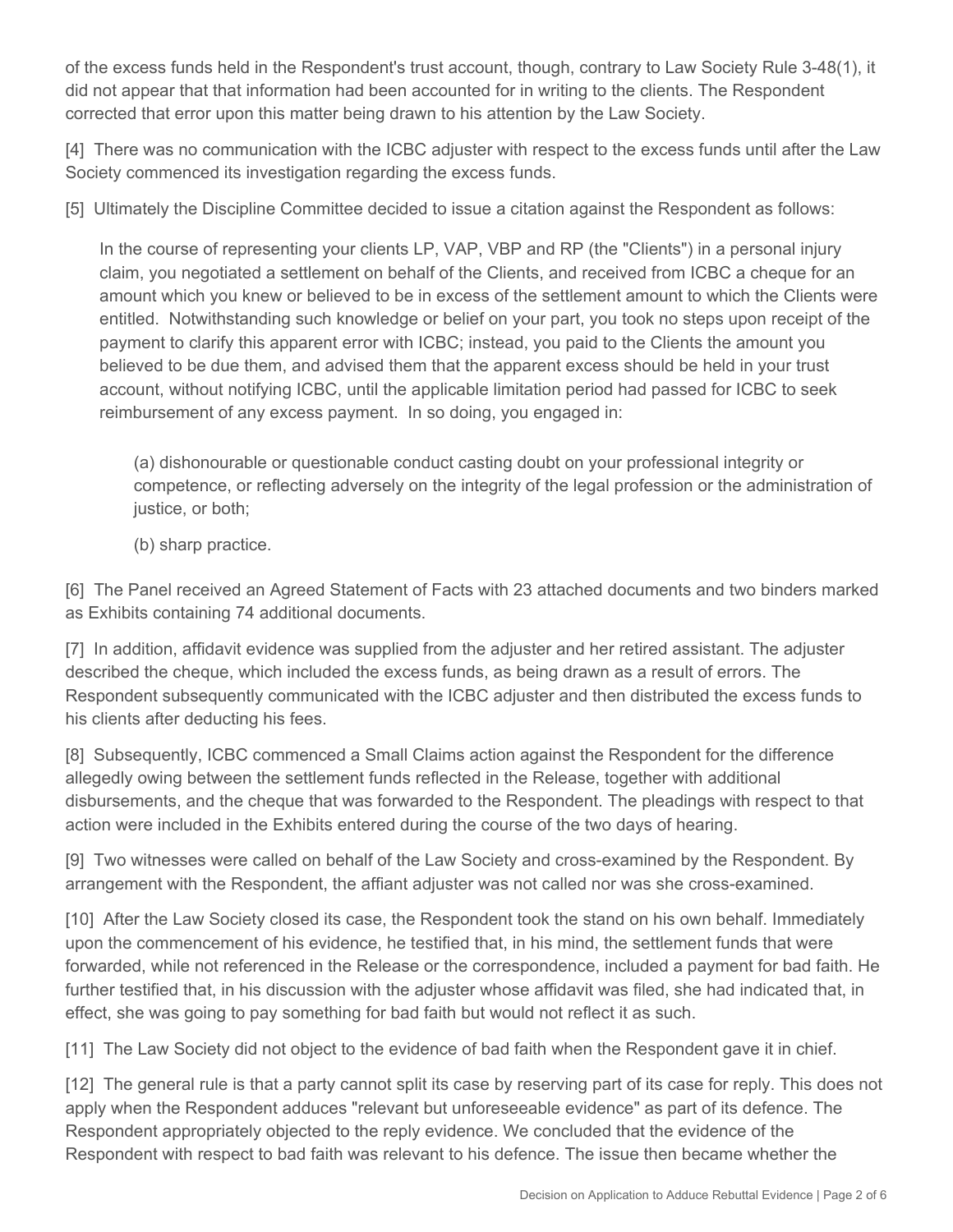calling of that evidence was reasonably unforeseeable to the Law Society. For the reasons set out below, and not without some difficulty, we have concluded the evidence was unforeseeable to the Law Society under the circumstances.

[13] Extensive review of all of the documentation referenced in paragraph [6] above indicates that at no time did the Respondent in his many communications to and from the Law Society reference the excess funds being paid as a result of a bad faith claim. However, there was some reference to bad faith in other materials obtained by the Law Society as a result of its investigations.

[14] The initial correspondence from the Respondent on behalf of his clients to the first adjuster in Vancouver, marked as Exhibit 6(a) Tab 1, makes reference to bad faith. All subsequent correspondence to and from the subsequent adjuster and affiant in the Statutory Declaration does not make any reference to bad faith. In addition, attached as exhibits to the Affiant adjuster's Statutory Declaration were the recorded transcripts of voicemail messages from the Respondent, none of which made any reference to bad faith.

[15] In addition to the foregoing, there is reference to bad faith in the Small Claims materials that were included in the binders of Exhibits.

[16] At the end of the Respondent's evidence, the Law Society indicated it would like to consider whether to apply to call rebuttal evidence. It was agreed that, if the Law Society decided to apply, the application would be made in writing and that the Respondent would have the opportunity to reply in writing to the application.

[17] The Law Society applied for leave to call rebuttal evidence from the adjuster. The Respondent replied in detail. Attached to his Reply was a Writ and Statement of Claim issued by the Respondent against the affiant adjuster and ICBC in which Statement of Claim the issue of the excess funds being paid in bad faith was set out. The Law Society did have a copy of that Writ and Statement of Claim, though it was not marked as an Exhibit. We concluded that it would have been marked as an Exhibit if the Respondent had so requested.

[18] When we had received the written Application with respect to rebuttal evidence, the Respondent's reply and the Law Society's response to the reply, we reviewed the material in detail. We noted in the Respondent's reply, a reference to the bad faith issue arising during the course of what were apparently "without prejudice" discussions to settle upon the Agreed Statement of Facts. As a result of that, the Panel sent the following memorandum to the Law Society and the Respondent:

The Panel has had the opportunity to review the application of counsel for the Law Society and the response of Mr. Vlug, as well as the reply from the Law Society.

As was set out in the Law Society's application, the general rule is that a party cannot split its case by reserving part of its case for reply. However, this does not apply when the Respondent adduces "relevant but unforeseeable evidence" as part of its defence. The issue therefore, is whether the Panel should find that the evidence given by Mr. Vlug during the second day of hearing was "relevant but unforeseeable". The Panel is of the view that the evidence was relevant to Mr. Vlug's defence of the citation. The question, therefore, remains whether the Law Society should have foreseen that evidence would have been adduced.

Mr. Vlug argues that it should have been foreseeable to the Law Society that he would testify with respect to the bad faith discussions with the adjuster for ICBC. As a result, Mr. Vlug asserts that the Law Society should have addressed this issue when they put their case in. Mr. Vlug makes reference to three matters in support of this assertion.

First, Mr. Vlug argues that the Small Claims Reply and Application (Exhibit 6B, Tabs 67 and 68) which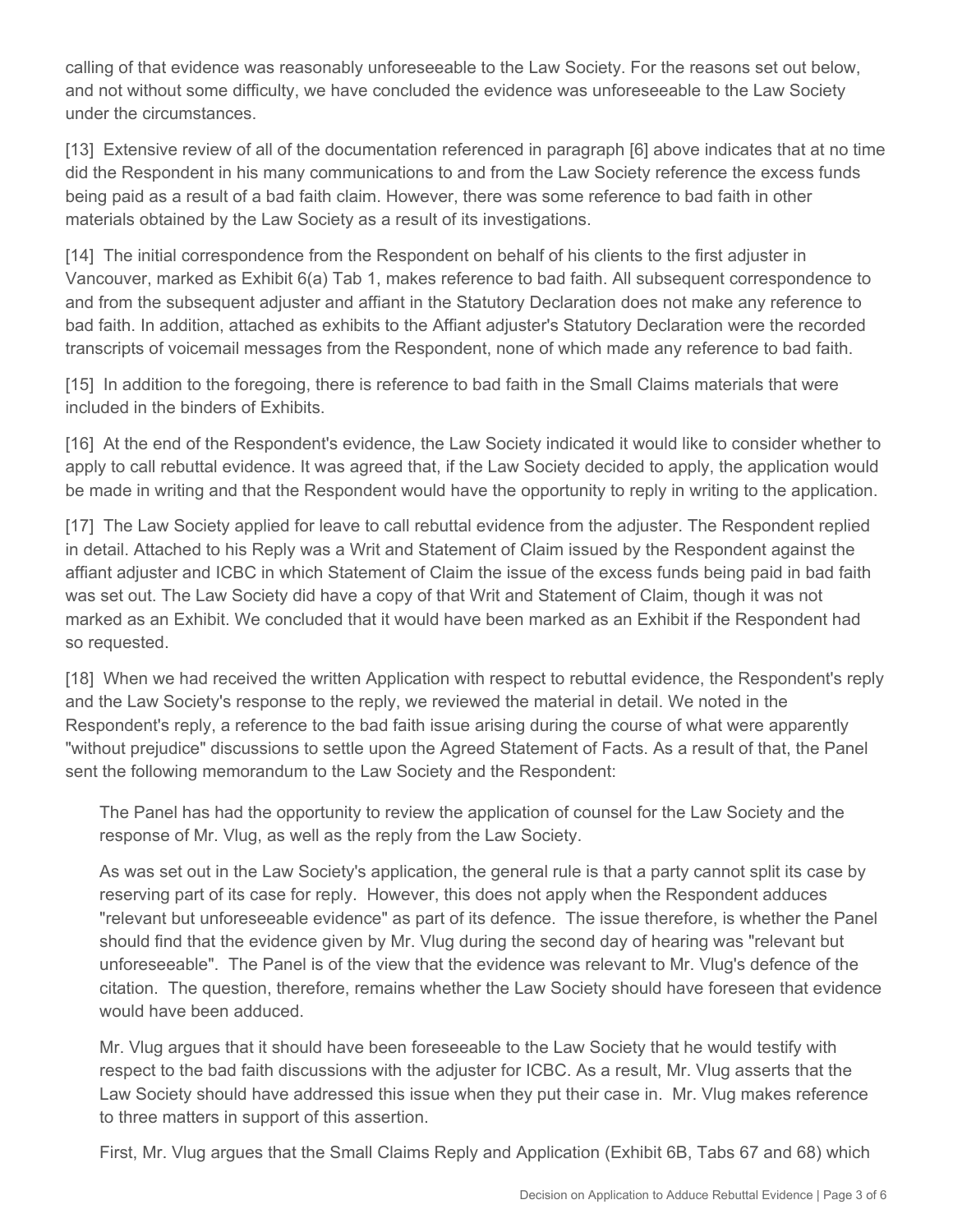reference "bad faith" and discussions with respect to bad faith should have put the Law Society on notice.

Second, Mr. Vlug argues that the Writ and Statement of Claim which were not marked as exhibits but instead were included in the List of Documents which the Law Society disclosed to Mr. Vlug, should also have put the Law Society on notice. In particular, the Law Society provided a List of Documents that it had in its possession as a result of documents received from Mr. Vlug or which the Law Society had obtained from other sources. One of those documents was the Writ and Statement of Claim, which Statement of Claim raises the issue of the extra funds being attributable to a bad faith claim against ICBC.

Third, Mr. Vlug alleges that during the communication to settle the Agreed Statement of Facts, the issue of a bad faith payment by ICBC was raised and that should have also put the Law Society on notice. The Law Society asserted that those communications were "without prejudice" and as a result Mr. Vlug cannot rely upon that.

The Panel has not reached a conclusion with respect to whether or not the Law Society was put on notice by the first two points raised above. However, we are concerned by the reference to the communications for the Agreed Statement of Facts with respect to the bad faith issue. The communications with respect to the Agreed Statement of Facts may determine the issue for the Panel. As a result, we have four questions that we would like counsel to address as follows:

1. How were the communications with respect to the Agreed Statement of Facts identified as "without prejudice"?

2. If the communications were not "without prejudice", what was the full scope or content of the communications with respect to bad faith?

3. If the communications were "without prejudice", what is the effect of those communications being "without prejudice"? In other words, does the fact that the communications were "without prejudice" preclude Mr. Vlug from making reference to those communications?

4. If the "without prejudice" nature of the communications does not preclude reference to this bad faith issue, what was the full content and scope of the communications with respect to bad faith?

We suggest that the Law Society address the issue in the first instance and that Mr. Vlug be given the opportunity to reply, after which the Law Society be given an opportunity to respond.

If there is any uncertainty with respect to the foregoing, please do not hesitate to raise it with us.

[19] The Law Society replied, as did the Respondent. Ultimately it would appear that any privilege associated with the communications between the Law Society and the Respondent with respect to the Agreed Statement of Facts was waived by the Respondent as well as the Law Society. As a result, we received correspondence from the Respondent to the Law Society with respect to the Agreed Statement of Facts. Again, there is no reference in that correspondence to the excess funds being attributable to a bad faith settlement.

[20] The Law Society and the Respondent provided us with the following authorities dealing with the question of when rebuttal evidence is permissible:

(a) *R. v. Aalders*, [1993] 2 SCR 482, para. 35;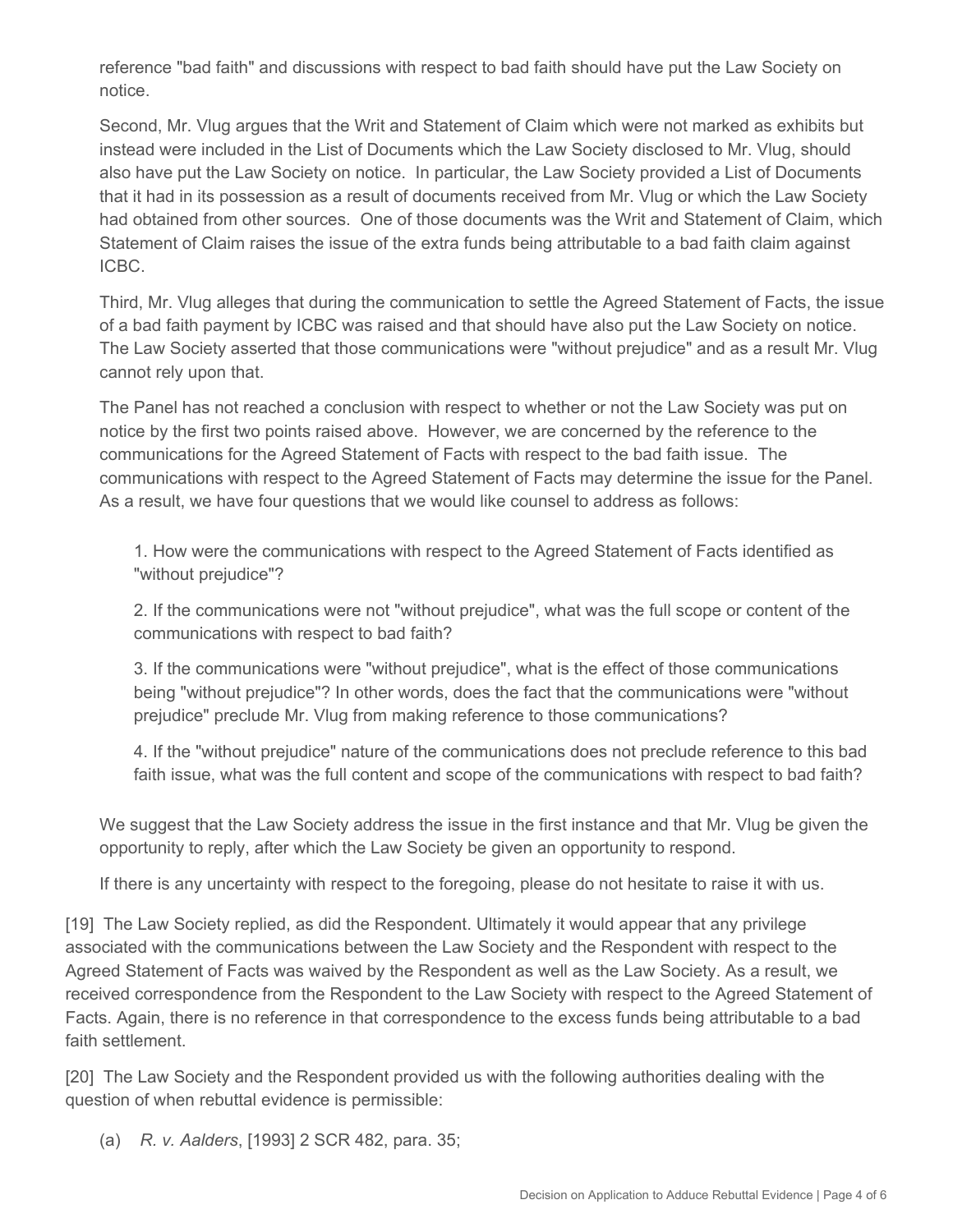- (b) *R. v. Chaulk*, [1990] 3 SCR 1303, para. 119; and
- (c) *Mayenburg v. Lu*, 2009 BCSC 1308.

[21] Mr. Justice Cory, writing for a the majority in *R. v. Aalders,* said as follows:

In my view, the crucial question with regard to the admission of rebuttal evidence is not whether the evidence which the Crown seeks to adduce is determinative of an essential issue, but rather whether it is related to an essential issue which may be determinative of the case. If the reply evidence goes to an essential element of the case and the Crown could not have foreseen that such evidence would be necessary, then it is generally admissible. Thus, if a statement is made during the course of a witness's testimony at trial which conflicts with other evidence relating to an essential issue in the case, reply evidence will be permitted to resolve the conflict.

[22] In *R. v. Chaulk,* Chief Justice Lamer, writing for the majority, said as follows:

The principle that the Crown is obliged to adduce, as part of its case, only evidence that is relevant to an element of the offence that the Crown must prove is affirmed by the corollary principle that the Crown need not adduce evidence in chief to challenge a defence that an accused might possibly raise.

[23] We also reviewed *Mayenburg*. In this decision, Mr. Justice Myers was assessing damages under Rule 68 with respect to a motor vehicle accident. The Plaintiff relied upon a doctor who was a Physical Medicine and Rehabilitation specialist. During the course of the defence, the Defendant wished to call rebuttal evidence through the Plaintiff's family doctor. The Court objected to that on the grounds that no advance notice of the rebuttal evidence was provided, though the opportunity was available both prior to and at the time of the hearing when the openings were provided.

[24] We have concluded that rebuttal evidence should be permitted, as outlined in the Notice of Application of the Law Society. We have reached this conclusion for the following reasons:

(a) As outlined above, the Respondent did not at any time in his communications with the Law Society allude in any way to the proposition that the excess funds were attributable to a payment on the basis of bad faith. That includes the correspondence that we reviewed as a result of the exchange subsequent to our enquiries concerning the "without prejudice" negotiations.

(b) Rule 3-5(6) of the Law Society Rules reads as follows:

The Executive Director may require the lawyer to whom a copy or summary of the complaint has been delivered under subrule (3) to respond to the substance of the complaint.

(c) The Respondent's initial communications with the Law Society pertained to the trust audit, which trust audit raised concerns about the failure to communicate with the Respondent's clients with respect to the funds in his trust account. At no time during those enquiries was any reference made to the funds being received as a result of a settlement with respect to a bad faith claim.

(d) Subsequently the Law Society commenced an investigation with respect to the reasons why the Respondent had not communicated with ICBC with respect to the excess funds. Again, in all of that correspondence that was entered as exhibits in these proceedings, there is no reference to any bad faith allegation in the communications from the Respondent to the Law Society.

[25] As indicated above, we were troubled by the assertions made by the Respondent concerning the bad